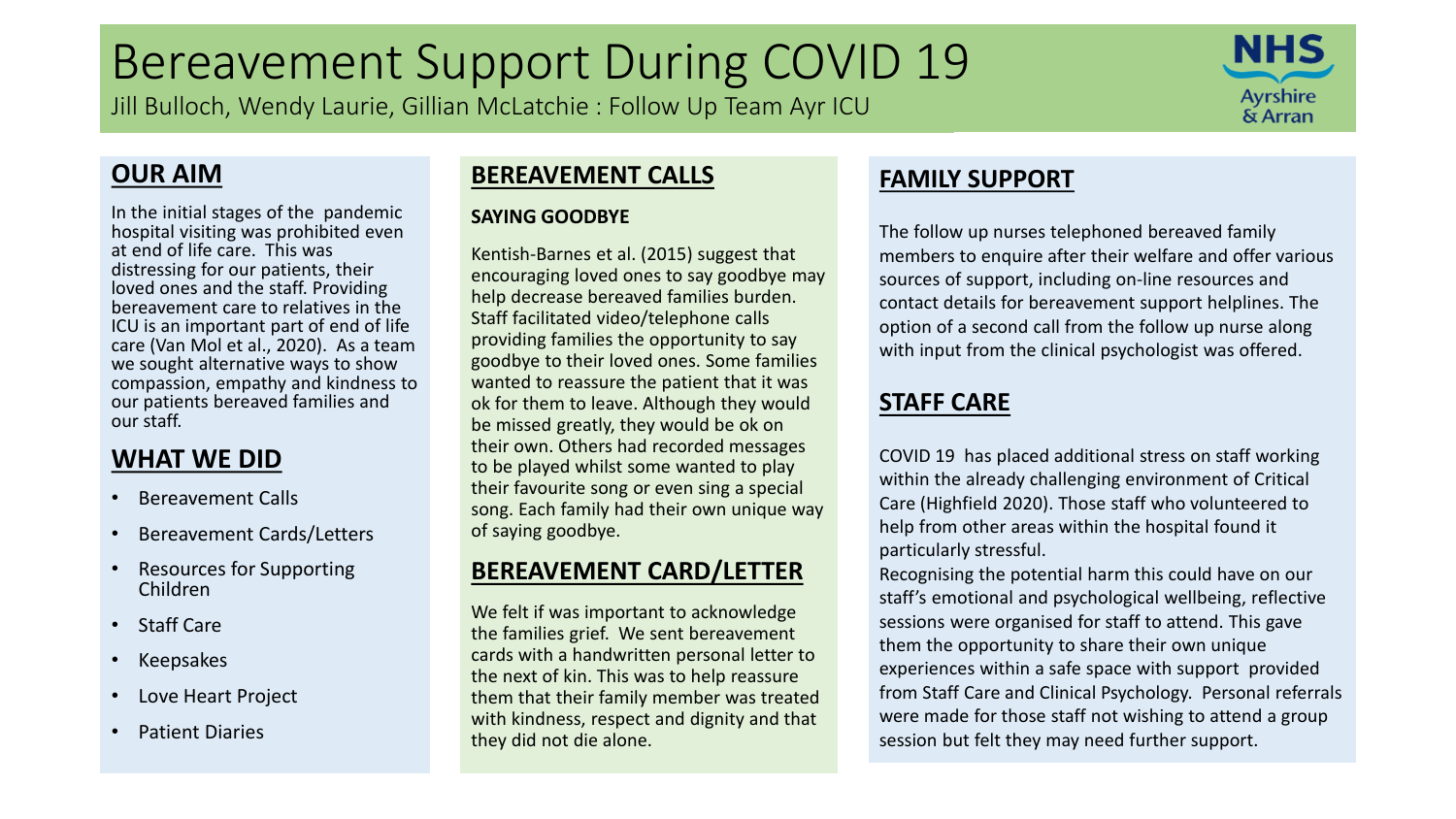

- Child Bereavement Books
- Paired Teddies (for children)
- Forget Me Not Seeds
- Locks of Hair
- **❖ Handprints**
- ❖ Paired Love hearts
- ❖ Patient Diaries

All of these keepsakes were available and tailored to suit each families needs.

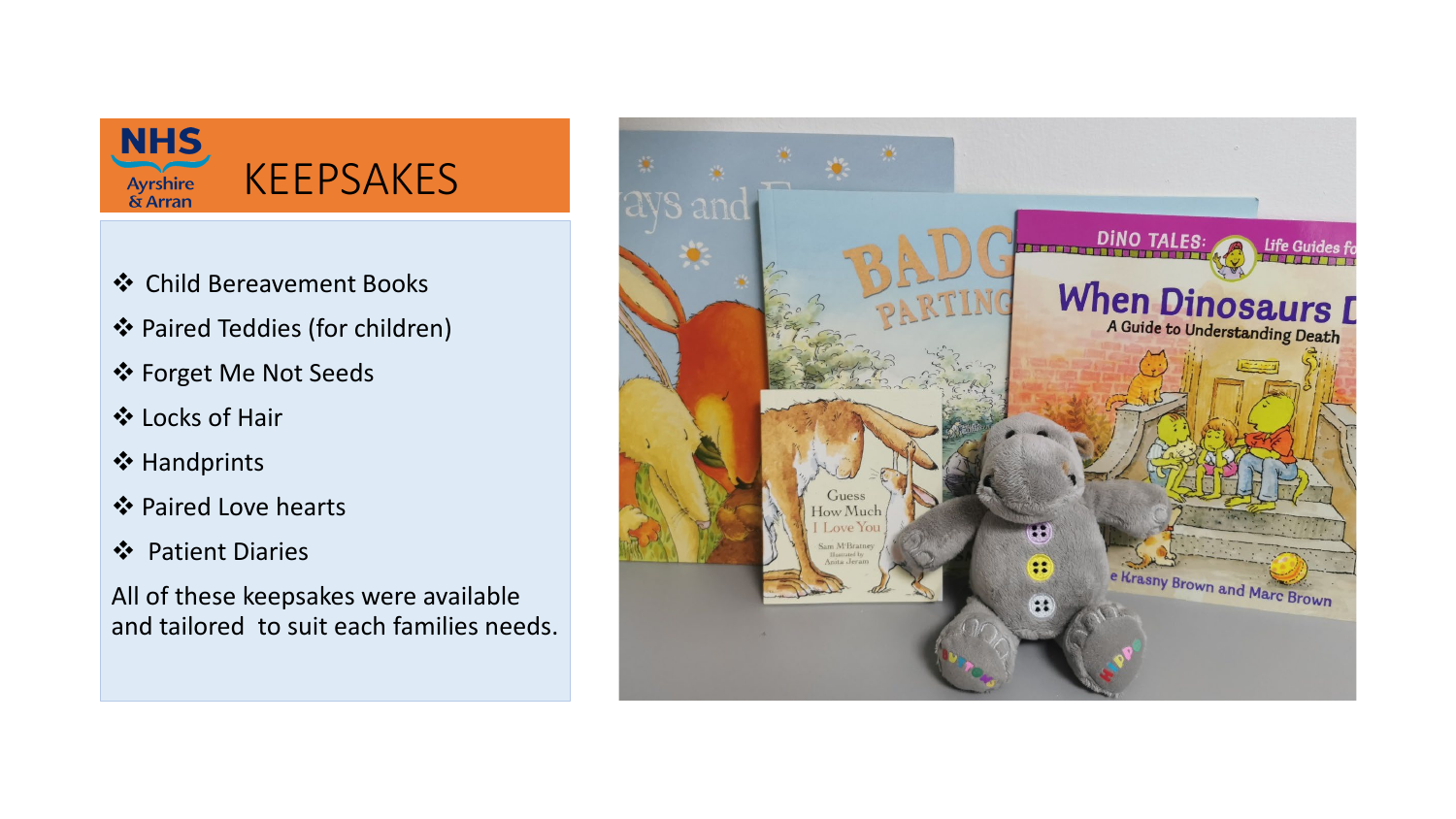

## LOVE HEART PROJECT



Pairs of knitted Love hearts were very kindly donated by the local community. We implemented the Love Heart Project in order to facilitate a feeling of connection between our patients and their loved ones. One love heart remains with the patient whilst the other is posted to their loved one. Over the past few months we have received continuous positive feedback that families have taken great comfort from their heart. Due to its success we have chosen to continue with this project.

## PATIENT DIARIES

In our Intensive Care Unit most patient's have a diary completed, documenting their journey from admission to discharge. Most of the entries are made by the nurse looking after the patient, however family members are also encouraged to write in it. The diary helps the patient make sense of what has happened to them and fill in any memory gaps for anything they may not remember once they get home. If the patient does not survive the NOK are offered the diary to keep.